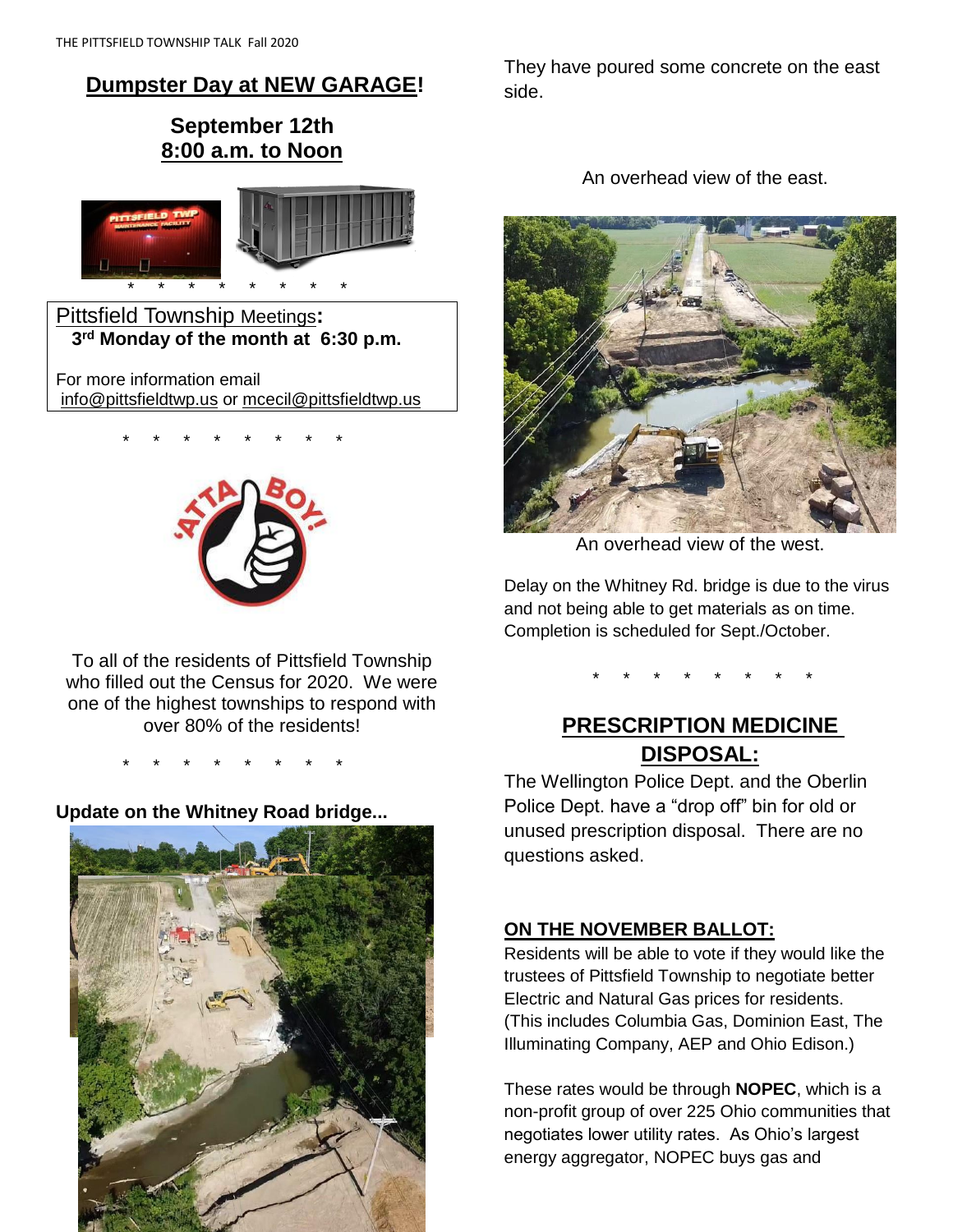#### THE PITTSFIELD TOWNSHIP TALK Fall 2020

electricity in bulk to lower your utility bills. Since 2001, NOPEC has saved residents and businesses over \$300 million.

#### What is the value in NOPEC for me?

As Ohio's largest non-profit energy supplier, we protect your energy investment by:

- Negotiating better terms and conditions
- Advocating for consumer-friendly legislation
- **Educating consumers on ways to save even** more on their energy usage.

NOPEC also provides grants and loans to its member communities to help fund local energyefficient improvements.

NOPEC also provides valuable programs that benefit member communities and their residents such as energy efficiency grants and community event sponsorships. For a list of some of the benefits available to NOPEC member communities, call 855/667-3201.

# Who is in charge of this group?

Ultimately, the consumers themselves, through the views they express to their local elected officials. NOPEC is governed by a General Assembly, made up of one representative from each community. From this group, a Board of Directors is elected.

# How is NOPEC funded?

NOPEC's operations are not funded by consumers or the government. We're actually funded by the energy suppliers we buy natural gas and electricity from.

Energy providers bid for supply contracts with us. Because they don't have to market to individual consumers, NOPEC is able to negotiate better terms and conditions and a wider array of products for our customers, plus a small administrative fee for our services.

# How do I join NOPEC?

If you live in a NOPEC community, you are automatically included, unless you choose not to be. Ohio has what is called an "opt-out" procedure. This means that all eligible customers of an aggregated community become part of the buying group unless they take a specific action to opt -out of the aggregation.

### What is the difference between NOPEC and other energy suppliers?

Unlike the many private, for-profit companies marketing in Ohio, NOPEC is a nonprofit, public aggregation of local governments, with no goal other than delivering both savings and stability to the consumers we represent. We are concerned with a long-term approach to the energy market, as well as short-term savings. NOPEC recognizes that long-term savings for consumers will result from regulatory changes and is dedicated to representing the interests of NOPEC member communities and their residents in seeking those changes.

Private, for-profit, energy supplier are more focused on short-term offers. Their positions on regulatory changes and laws are often aimed at their own bottom lines rather than the interests of consumers.

If I join NOPEC's electric aggregation program, who will deliver my power, read my meter, send my bill and respond to emergencies, such as power outages?

Your local electric utility will be responsible for the delivery of electricity to your home or business. Since your electric utility owns the wires and poles that deliver power to you, it will continue to read your meter, send your bill and restore power after an outage.

**NOTE:** *The above also applies to your natural gas supplier.*

If you are on a budget program now with your electric supplier or natural gas provider, you may contact NOPEC's customer service line at 855/667- 3201 for more information on budget billing.

NOPEC communities span 13 counties in North eastern Ohio. In Lorain County alone, there are many cities and townships that have signed up with NOPEC for either natural gas, electric or both savings. These include Amherst Twp, Avon, Avon Lake, Carlisle Twp, Columbia Twp, Eaton Twp,